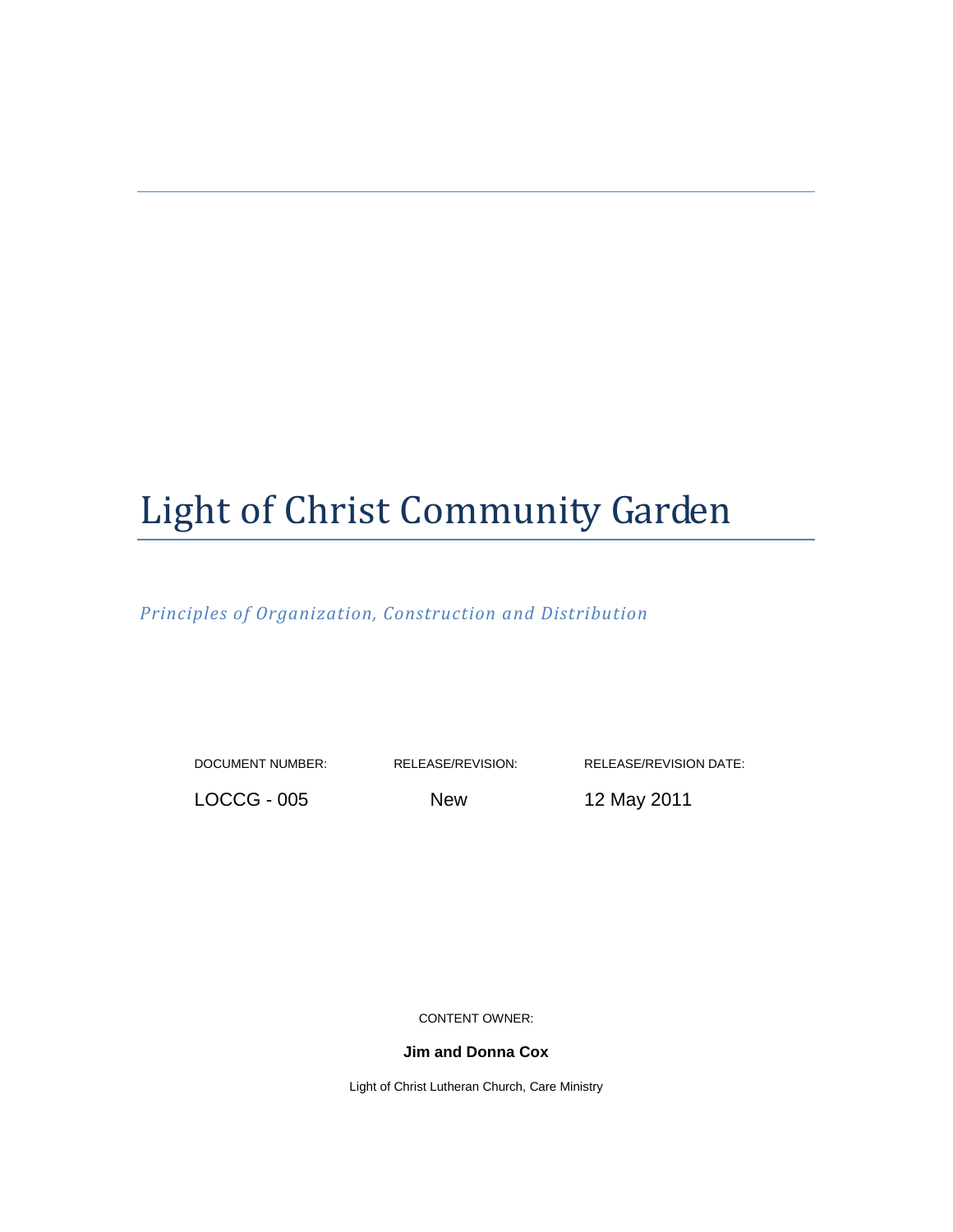## Document Information

| Version | Date         | Description                                  |
|---------|--------------|----------------------------------------------|
|         |              |                                              |
| 1.0     | 30 May 2011  | Initial release                              |
|         |              |                                              |
| 1.1     | 26 July 2011 | Minor editorial updates.                     |
|         |              | Modification of contribution acknowledgement |
|         |              |                                              |
|         |              |                                              |
|         |              |                                              |
|         |              |                                              |
|         |              |                                              |
|         |              |                                              |
|         |              |                                              |
|         |              |                                              |
|         |              |                                              |
|         |              |                                              |

**Credits:** Project Management techniques and methodologies are based on training received from The Boeing Company with documentation templates based on Macroscope®, an integrated suite of business and IT methods developed by the Fujitsu Corporation.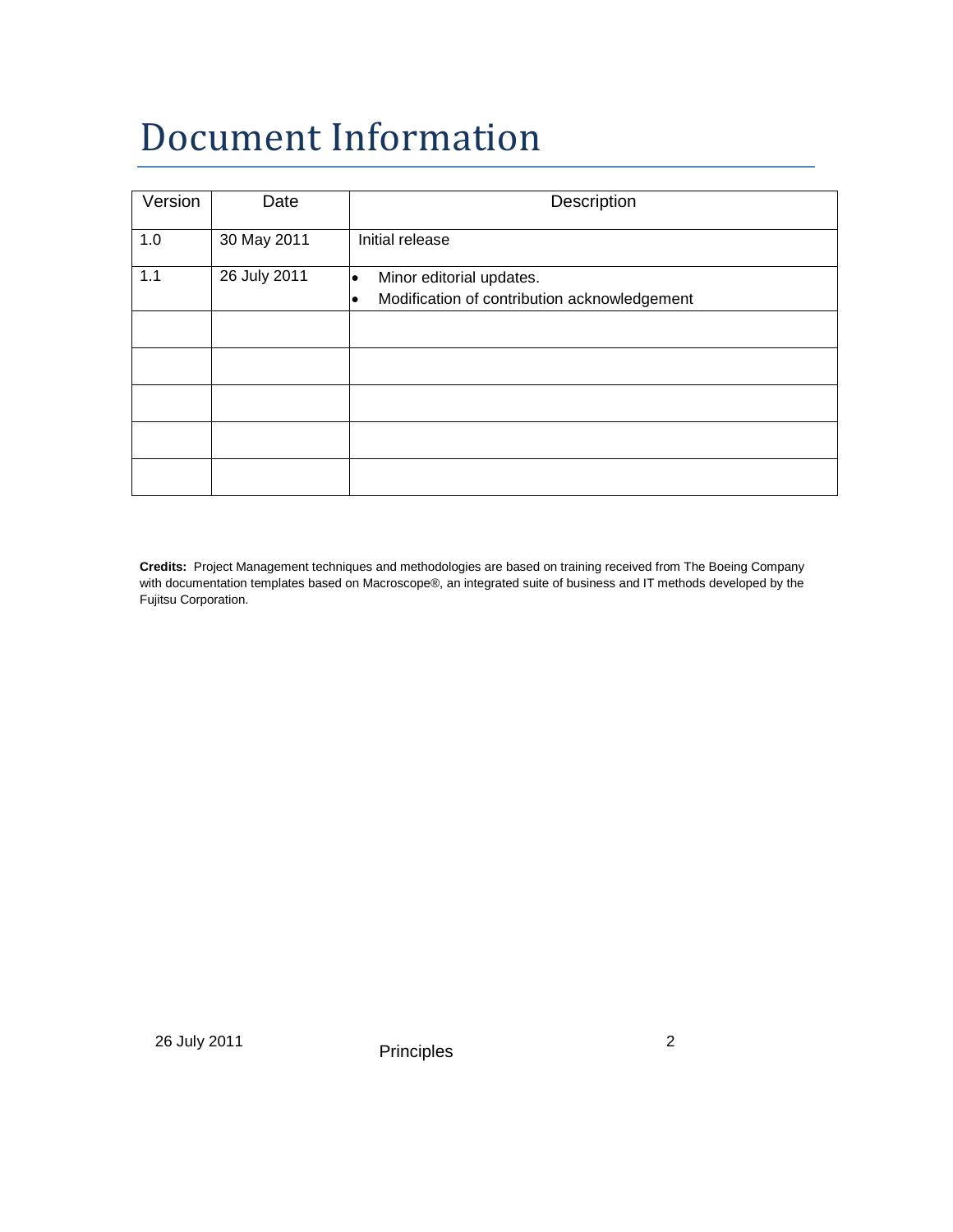### **Table of Contents**

Principles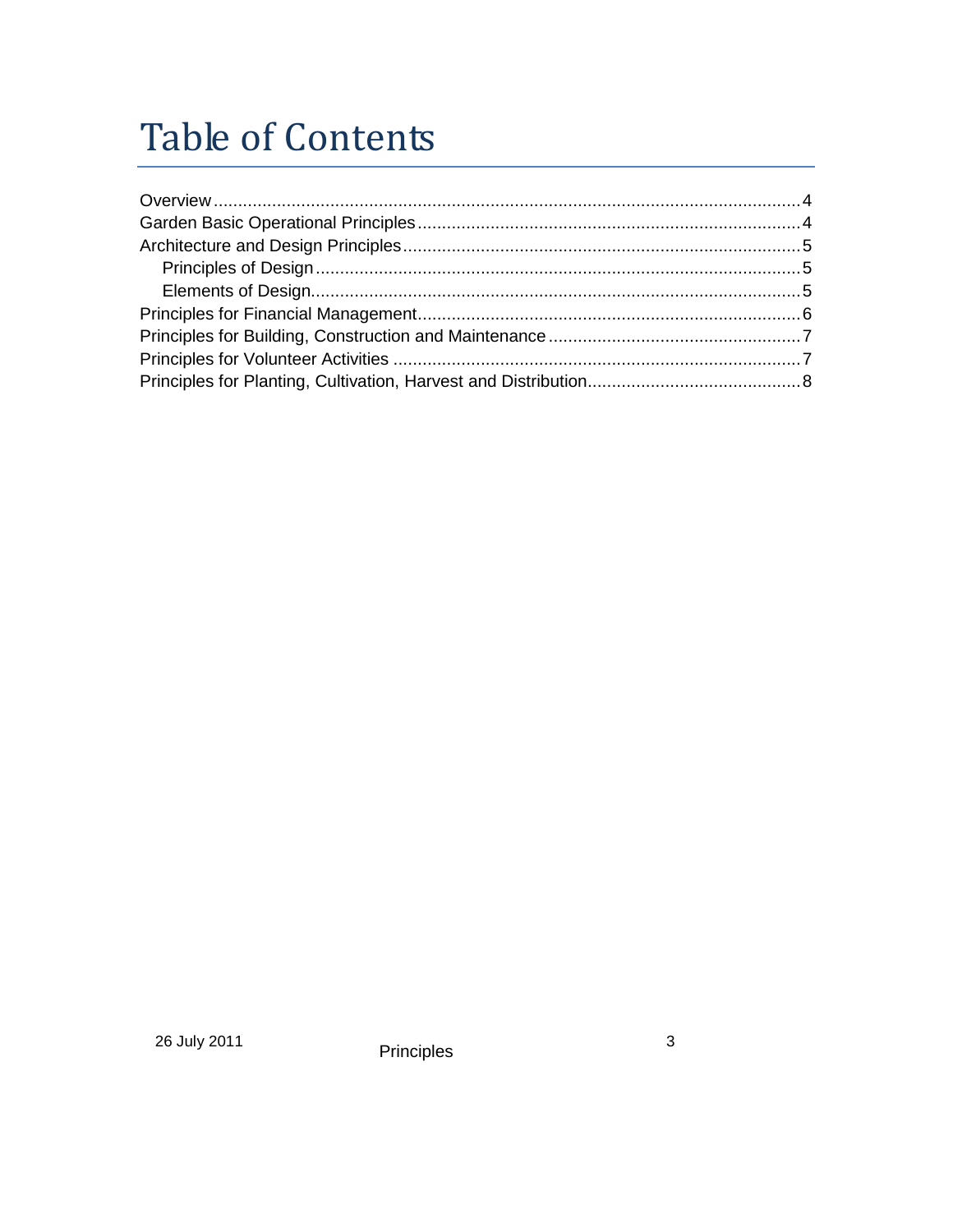#### **Overview**

The purpose of this document is to provide clear guidelines for the design and operation of the Light of Christ Community Garden.

#### Garden Basic Operational Principles

- Participants will act in accordance of the Christian principles of charity, tolerance, and encouragement to one another
- A community collective garden, owned by The Light of Christ Church, that follows the premise of "all for one harvest, one harvest for all" where everyone contributes their efforts to one large garden from which everyone shares the harvest as distribution to needful persons of the community
- A community project founded on the common good which embraces diversity. All who desire to be a part of this work are welcome, regardless of religious preference, ethnicity, age, or abilities
- The design and operation of the garden will provide accommodations for individuals with physical other personal challenges
- Participation in the Light of Christ Community Garden Project is a privilege
- Participants are valued and treated with dignity and respect
- Organic gardening methods are to be used to provide a healthy food source
- Recycling and the use of recycled and/or renewable products is emphasized
- The garden will have minimal impact to the environment and be a positive compliment to the neighborhood
- Project will be operated on a "pay as you go" principle, paying with funds that are currently available rather than borrowed; the project not incur debt
- Food and produce is distributed free of charge through groups sanctioned by the Light of Christ Community Garden Project
- The Light of Christ Community Garden project is affiliated with and embraces the Federal Way Community Gardens Foundation Principles and Guidelines

26 July 2011 **Principles** 2011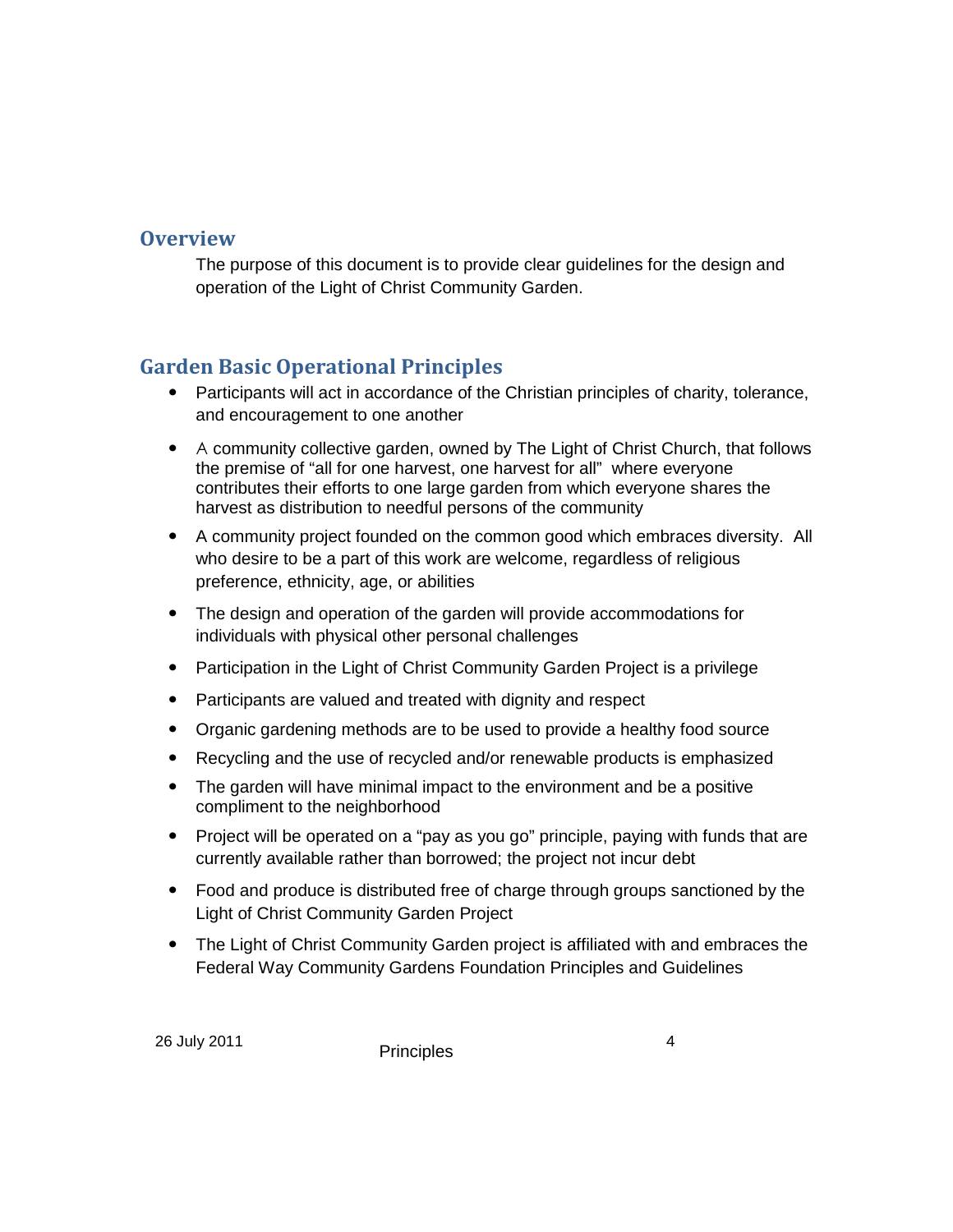### Architecture and Design Principles

#### Principles of Design

- Modeled after the Federal Way Community Gardens "English Garden" design
- Earth friendly techniques and materials, i.e. the use of goods and services, to inflict minimal harm on the environment
- Compliant with regulations and permit requirements
- Raised bed design for vegetables
- Gardens should have higher beds for physically challenged individuals as well as low and narrow areas for children.
- Design should incorporate elements of flower gardens that are pleasing to see and smell. Also include elements for sound such as fountain(s), wind chimes, etc.
- Inclusive design for various physical challenges for accessibility, construction, planting, maintenance, harvest and distribution
- Main paths should be of a hardened surface for walkers, and wide enough for wheel chairs and power scooters
- Use existing facilities, e.g. house & shed where possible
- Plan for limited parking and place to pick up produce, i.e. truck lane
- The design will incorporate security features
- The design should adequate, affordable, pleasing to the senses and promote concept of building in stages as funds and resources are available
- Garden designed to limit water runoff from property

#### Elements of Design

- The placement and design will not interfere with current Light of Christ signage
- Retain house and shed; maintain area for small trailer parking
- Provide for Honey and Mason Bee areas
- Efficient Irrigation System
- Rain Gardens as required
- Composting Station

26 July 2011 **Principles** 5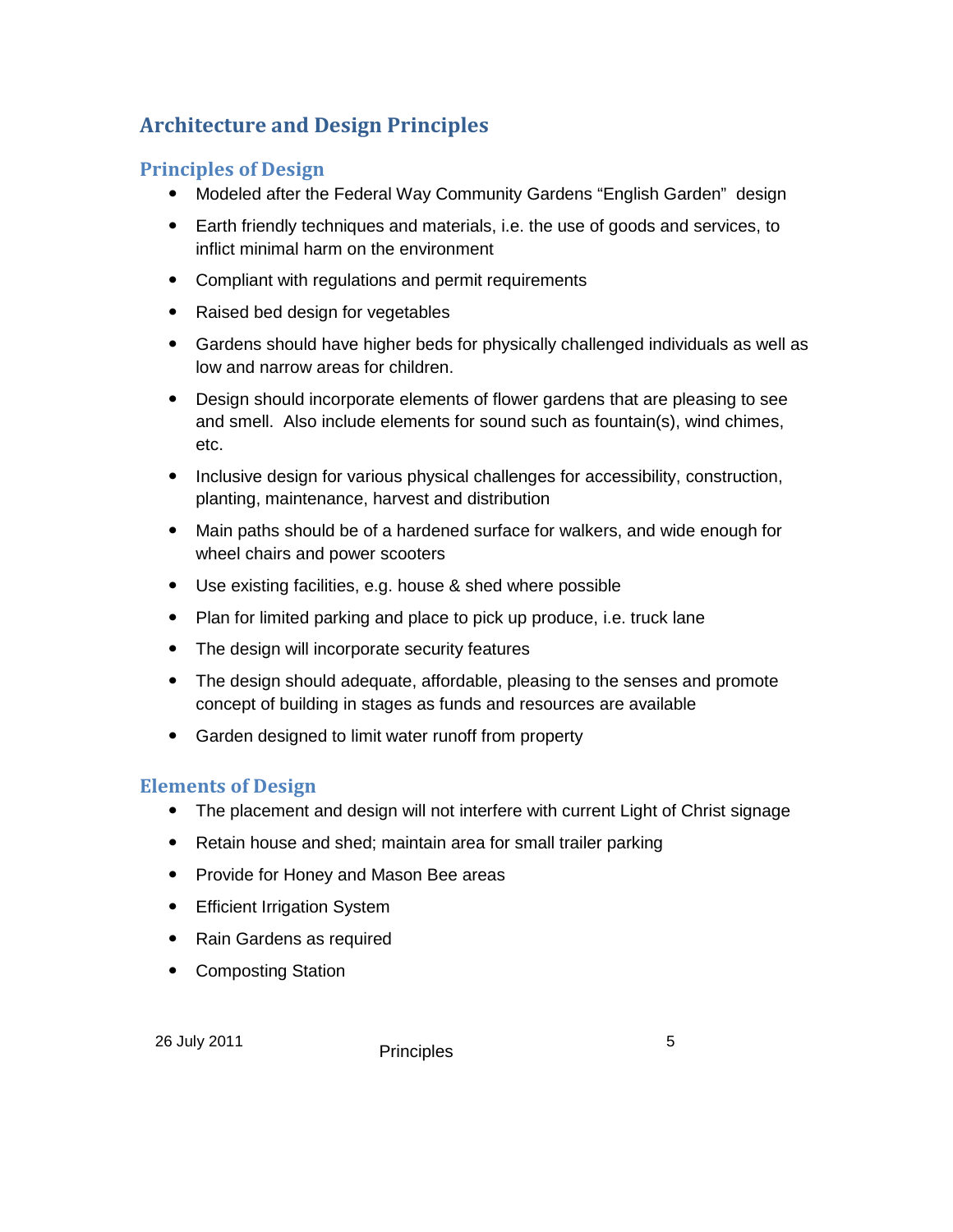- Security provisions such as fences, ditches, moats, gates, thorny plants
- Plans for a "Vandals" garden
- Provisions for extending rest areas into woods with picnic tables, etc.
- Path leading from garden, through woods to church
- Information kiosk
- Wash and food prep station; access for vehicle / small truck
- Limited parking area
- Benches on which to rest and enjoy the gardens
- Green house area and cold frames for starting plants

#### Principles for Financial Management

- This is a nonprofit activity operated exclusively for exempt purposes and will act in accordance with U.S. Government regulations under section 501(c)(3) of the Internal Revenue Code
- The project will not incur debt. There is no authority to borrow or enter into agreements regarding future payment of monies not yet received
- The project books are open for examination by request and subject to annual audit
- A project goal is to tithe to the Federal Way Community Gardens Foundation to help "seed" other projects
- Community participation is a focus activity, therefore it is encouraged that no more that 15% of garden funding comes from any one source
- Each contribution is valued, acknowledged and recognized.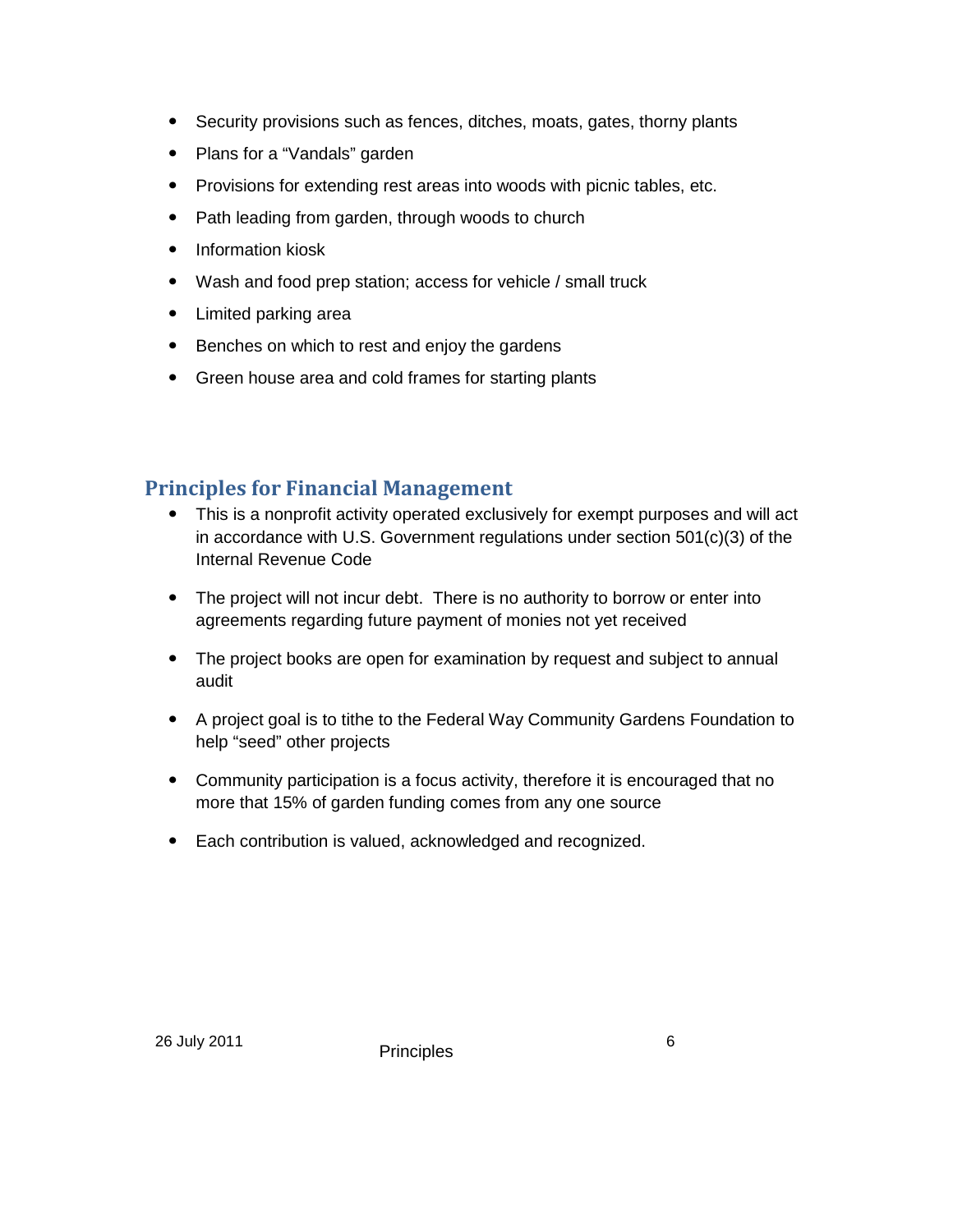#### Principles for Building, Construction and Maintenance

- Construction and Maintenance activities should seek to minimize environmental impact
- Reuse and recycle
- Be a good neighbor
	- o Limit runoff from property
	- o Keep site clean, contain trash and debris
	- $\circ$  Be sensitive to the noise from power tools, limiting use until after 7:00 AM on weekdays and after 9:00 AM on weekends
- Use renewable or recycled products where feasible
- Proper disposal of waste
- Provide a safe work environment at all times
- In case of emergency, a first aid kit and a person will a cell phone should be onsite for general work parties
- The site address is posted on the information kiosk

#### Principles for Volunteer Activities

- Every volunteer is valued, treated with dignity and respect; given meaningful assignments in accordance with their skills and desire to participate
- Designated leaders will be easily identifiable and onsite for activities
- Each workday should begin with an introduction and recognition of volunteers, an overview of the daily objectives, a safety briefing and a daily devotion
- Volunteers and staff are expected to be respectful and tolerant of others at all times
- The use of alcoholic beverages and tobacco products is prohibited within the garden, outbuildings and wooded areas leading to the Light of Christ Church